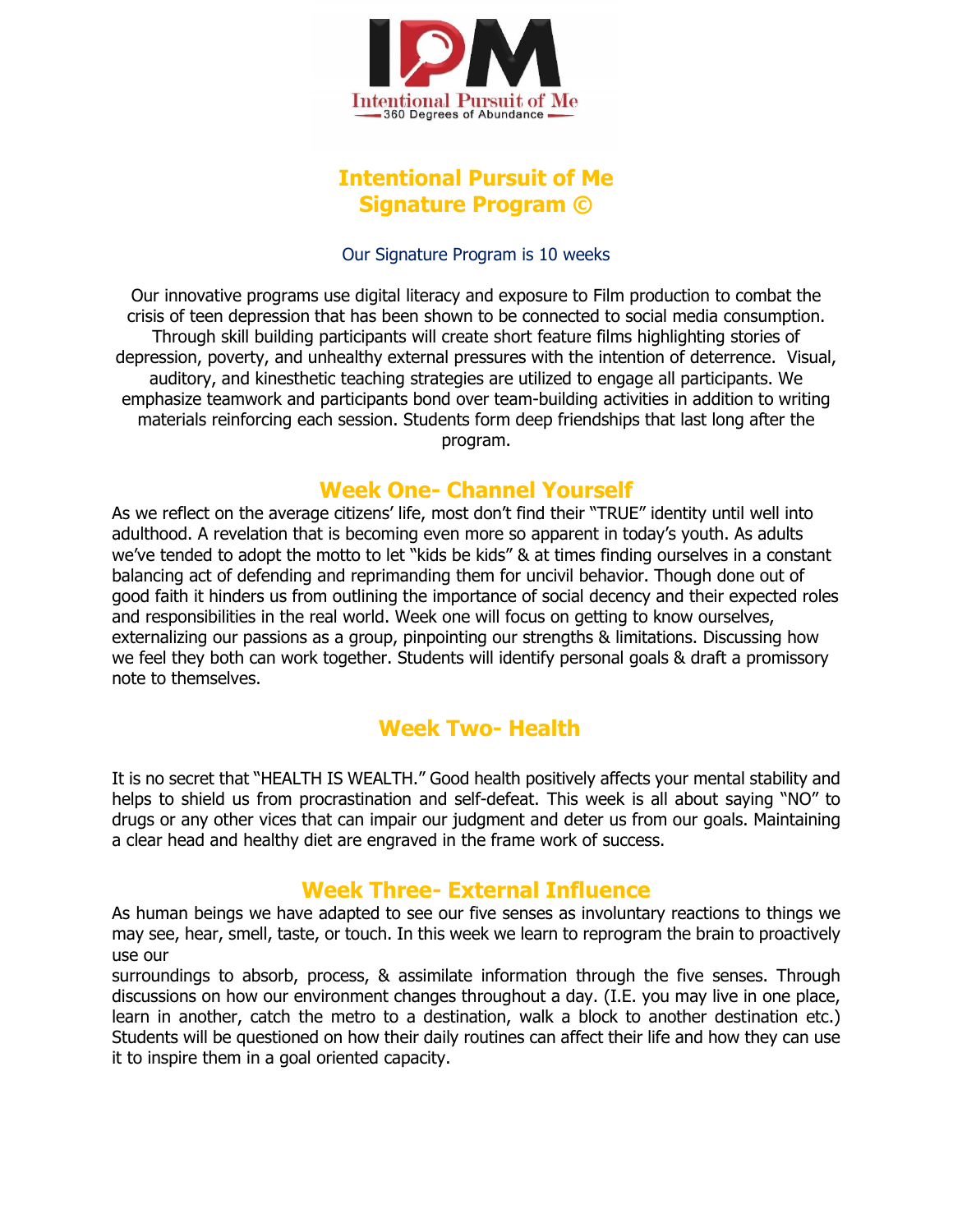## **Week Four- Self Doubt/ Confidence**

Students often let those seeds of doubt sink in. Here is where we discuss those self defeating thoughts & fears of success. How can that be transferred into confidence building adrenaline? Now is a time of positive reflection. What are they going to do when someone says "they can't"? We learn to keep ALL of the negative energy away by keeping our eyes forward and understanding that we have to believe in OURSELVES more than anyone EVER will. And, that's OK. Find you dream, capture it, & PUT IT IN A HEADLOCK.

### **Week Five- Personal Bank Account**

On week 5 we learn about Paradigm & your 'Personal Bank Acct' that works like a traditional bank account. Withdrawals: Negative Interactions (bullying, drugs, alcohol, hurtful words, defeating thoughts) Deposits: Positive Interactions (Jokes, hugs, music, compliment, exercise, writing, kind gestures etc). And just like in traditional banking; too many withdrawals will Overdraft your account which leaving you Emotionally Bankrupt: Angry, Irritable, Fatigue, Exhausted, Sad, Isolated

## **Week Six- Production**

This week is most students favorite! This is also a week where they will have to focus on this crash course overview of everything film. Students learn about scripts, storyboards, lighting, camera angles, location scouting, sound effects, voiceovers & all of the intricacies to create a film. All Production equipment & Software will be brought on site for use. This week is facilitated in partnership with a local volunteer film crew.

#### **Week Seven- Finance**

Three of the main sources of funding for new business without personal capital are loans, lines of credit, and investors/ venture capitalist. Businesses need to keep balanced financial books for daily operations, expenses, and payroll. Getting the student to understand this concept and its importance to the success and failure of startups is imperative.

### **Week Eight – Scriptwriting**

The time has come! We've discussed which causes & stories we'd like to highlight and now we're ready to write the script. In small industry professional guided groups the students will create the content that they believe will speak to kids like them. Their stories; their way.